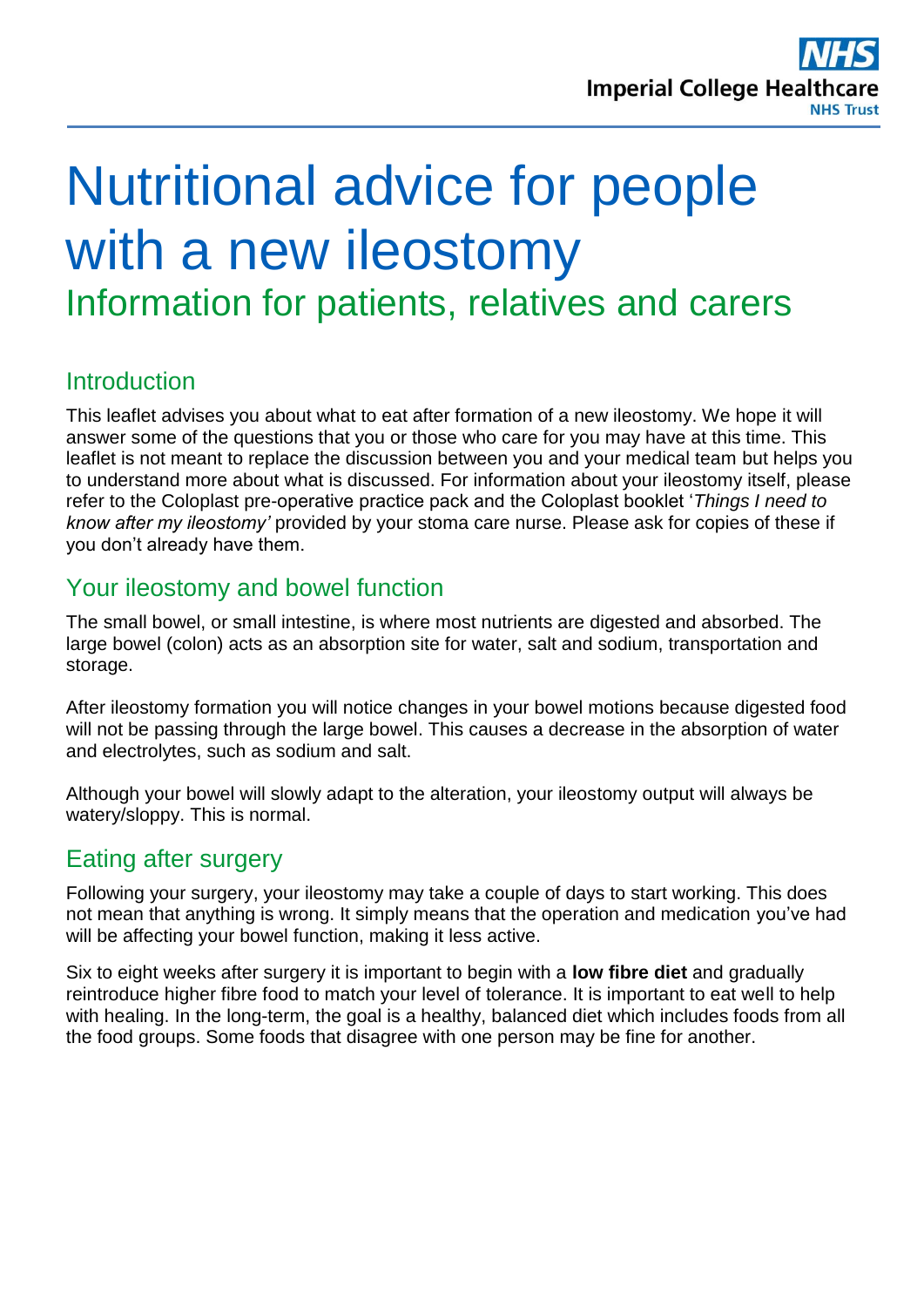# Foods to choose and foods to avoid

| Food group                  | Choose from these low fibre<br>foods                                                                                                                             | Avoid these high fibre foods                                                                                                                          |
|-----------------------------|------------------------------------------------------------------------------------------------------------------------------------------------------------------|-------------------------------------------------------------------------------------------------------------------------------------------------------|
| <b>Fruit</b>                | $\bullet$ bananas<br>• peeled apples/pears<br>• tinned/stewed fruit<br>• melon (without pips)                                                                    | •berry fruits e.g. blackberries and<br>strawberries<br>•fruits with piths, e.g. oranges<br>•dried fruit                                               |
| <b>Vegetables</b>           | • tinned tomatoes<br>• vegetables which are well-<br>cooked or pureed, e.g. carrots,<br>parsnips and squash                                                      | •salad vegetables<br>•all unpeeled/raw vegetables<br>·peas, beans, lentils, pulses, sweetcorn<br>•stringy vegetables, e.g. runner beans and<br>celery |
| <b>Potatoes</b>             | • peeled and boiled potatoes<br>· jacket potato without its skin                                                                                                 | • jacket/new potatoes with skin                                                                                                                       |
| <b>Cereals</b>              | • white flour/bread<br>• sago/tapioca                                                                                                                            | •wholemeal/brown flour<br>•wholemeal/granary/brown bread<br>•pearl barley                                                                             |
| <b>Biscuits/cakes</b>       | • cream crackers, rich tea<br>biscuits, custard creams,<br>sweet/plain biscuits                                                                                  | •Ryvita™, digestive biscuits, fruit cake, oat<br>cakes                                                                                                |
| <b>Breakfast</b><br>cereals | · low fibre breakfast cereals,<br>e.g. Cornflakes <sup>™</sup> , Rice<br>Crispies <sup>™</sup> , Frosties <sup>™</sup> , Sugar<br>Puffs™<br>$\bullet$ oats (27g) | •high fibre breakfast cereals, e.g. muesli,<br>bran, Weetabix <sup>™</sup> , Shredded Wheat <sup>®</sup>                                              |
| Pasta/rice                  | • white rice/pasta                                                                                                                                               | • wholemeal/brown rice/pasta                                                                                                                          |

### **Important tips after formation of a new ileostomy:**

- $\bullet$  eat regularly do not leave long breaks in between meals as this will increase the ileostomy output after eating
- eat slowly take small mouthfuls and chew your food well as this helps digestion and absorption
- chewing foods well can reduce the risk of your ileostomy becoming blocked
- drinking  $3 4$  pints or (1.5 2litres) of fluid per day is enough for most people
- you may need to drink more in hot weather or if exercising. If you have increased output from your ileostomy, you should take extra salt rather than water. If you feel dehydrated, consult your GP, stoma care nurse or dietitian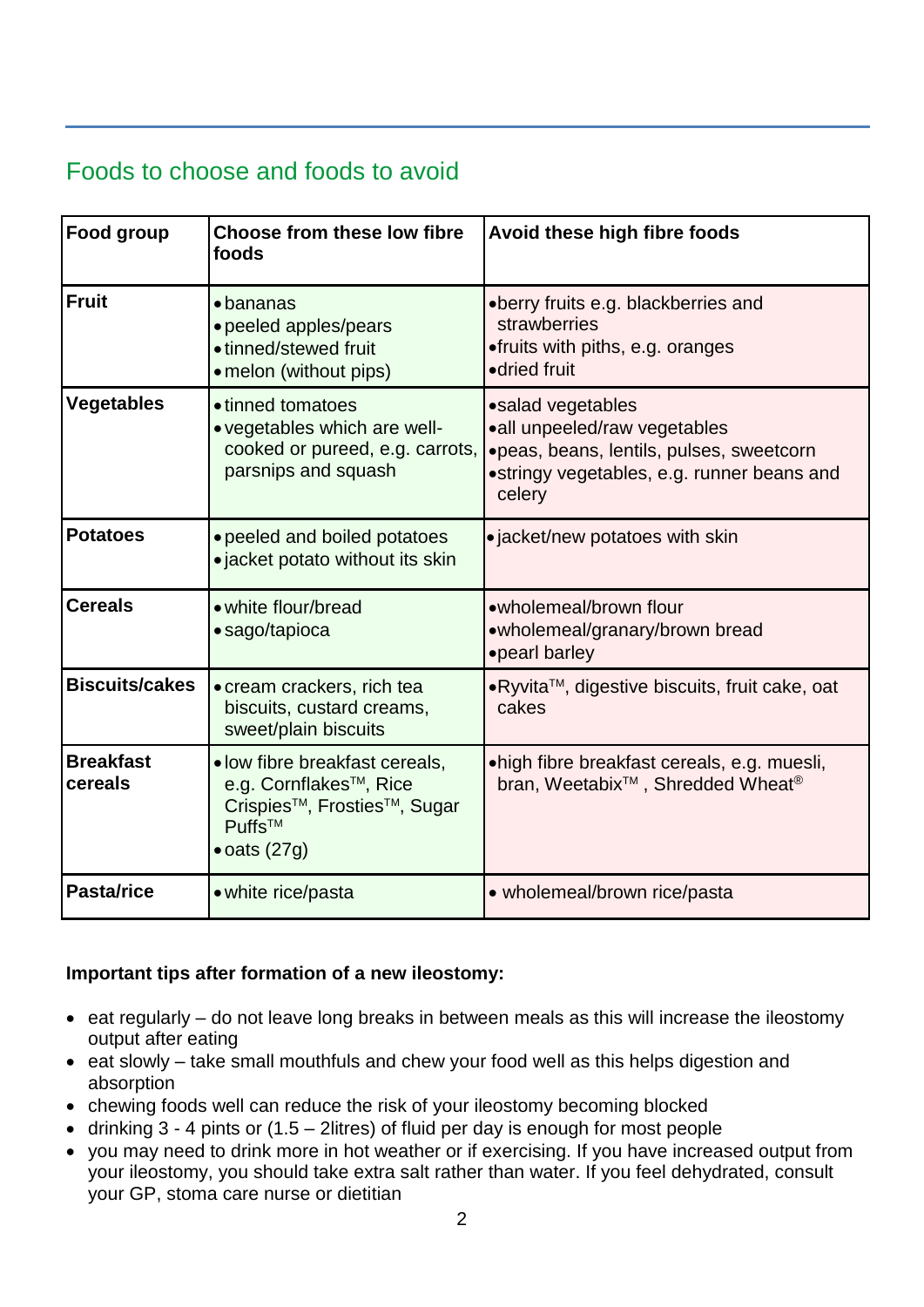- do not drink immediately before or during a meal instead drink half an hour or so before or after food (if you have a poor appetite then avoid soup before meals as this may fill you up too much)
- avoid pips, piths and skins of fruits and vegetables, as well as celery, sweetcorn, nuts, peas and coconut, as these are more likely to block your ileostomy
- avoid eating large amounts of fibre at any one time to avoid producing large volumes of poo
- avoid those foods known to cause you problems, since everyone tolerates foods differently

If you are underweight, losing weight and/or have a poor appetite see page 7.

## Alcohol

You can drink alcohol in moderate amounts. Too much alcohol is not good for your health and can increase your urine and the output from your ileostomy.

## Common problems with ileostomies

Some common problems with ileostomies have been linked to certain foods (see table below). This **does not** mean that you cannot have these foods. Try all foods and avoid those which repeatedly cause problems for you.

| <b>Problem</b> | <b>Potential dietary causes</b>                                                                                                                                                               |  |
|----------------|-----------------------------------------------------------------------------------------------------------------------------------------------------------------------------------------------|--|
| Odour          | onions<br>brussel sprouts<br>cabbage<br>cauliflower<br>broccoli<br>beans<br>fish<br>eggs<br>spices<br>asparagus and other green vegetables<br>strong cheeses                                  |  |
| Wind           | onions and garlic<br>$\bullet$<br>brassica vegetables (brussel sprouts and cabbage)<br>$\bullet$<br>baked beans, lentils and peas<br>$\bullet$<br>fizzy drinks<br>beer and lager<br>$\bullet$ |  |
| Loose stools   | spicy foods<br>high fibre intake<br>alcohol<br>fried foods<br>fruit juices<br>excessive fluid intake<br>excessive fruit/fruit juice intake                                                    |  |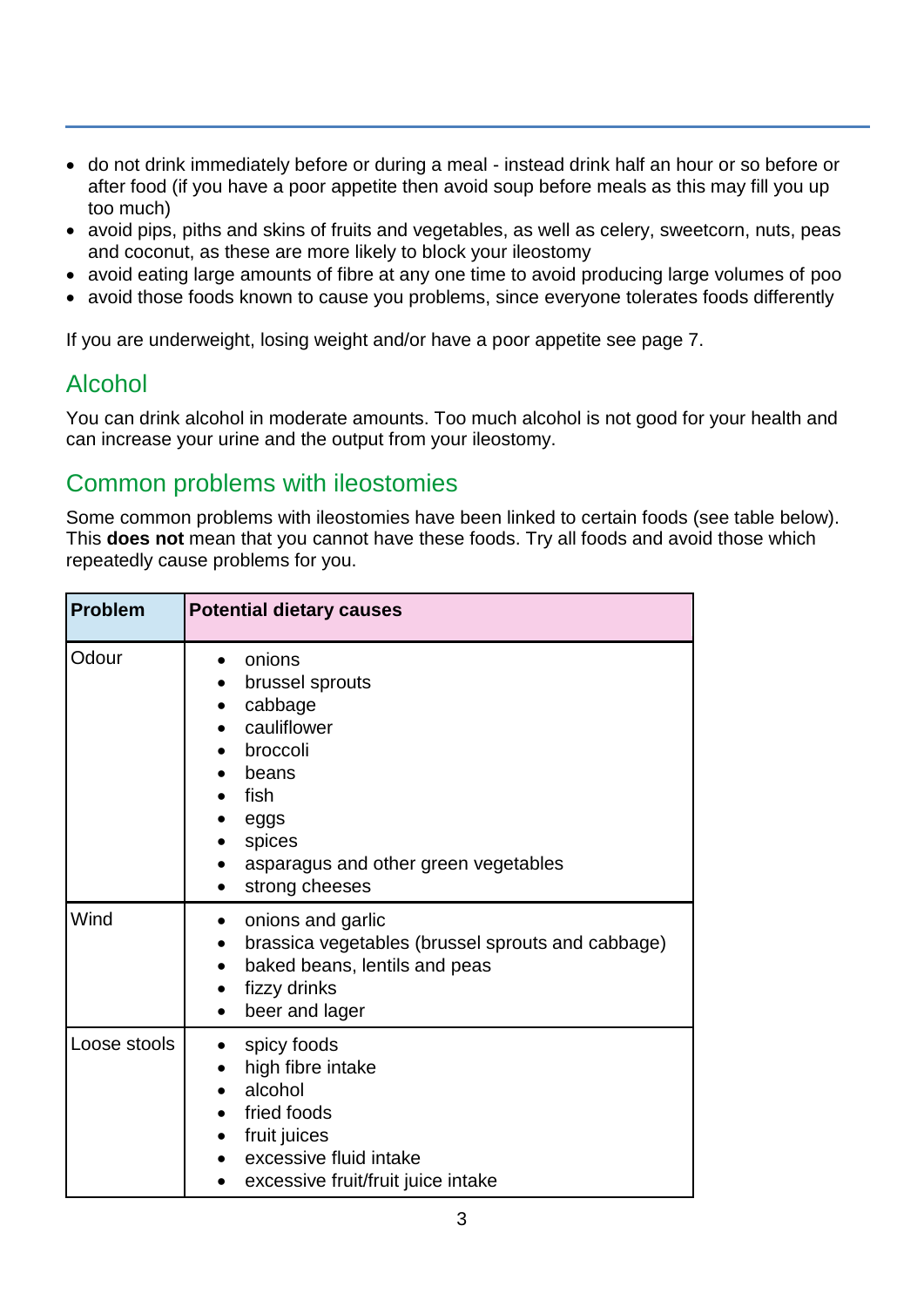# Thickening your ileostomy output

If you find that your ileostomy output remains loose/liquidy, introducing the following foods may help to thicken it:

- low fibre starchy foods (e.g. white rice/pasta/noodles/ bread/chapattis/tapioca)
- marshmallows/jelly babies and other products containing gelatine
- peanut butter (smooth not crunchy)
- tapioca
- potatoes (no skins)

If you notice the volume of your ileostomy output has increased and you are emptying or changing your stoma bag more often, you may be at risk of dehydration.

# **Dehydration**

The average daily output for those with an ileostomy is 800 to 1,000 ml (approximately 4 to 5 half-full stoma bags). You should drink at least 1.5 litres of fluid to combat water loss (unless on fluid restriction).

#### **Signs and symptoms of dehydration:**

- dry mouth with an unquenchable thirst
- pins and needles in your fingers or toes
- blurred vision
- dizzy spells
- fainting
- listlessness (feeling tired)
- reduced volume of urine or absence of urine

#### **Urine chart**

You should aim for light coloured urine (numbers 1-3). If you notice your urine getting darker than this then try to drink more fluids. See 'Choosing the right fluid' section below.

> urine chart

|   | Check your<br>against this |
|---|----------------------------|
| 3 |                            |
|   |                            |
|   |                            |
|   |                            |
|   |                            |
|   |                            |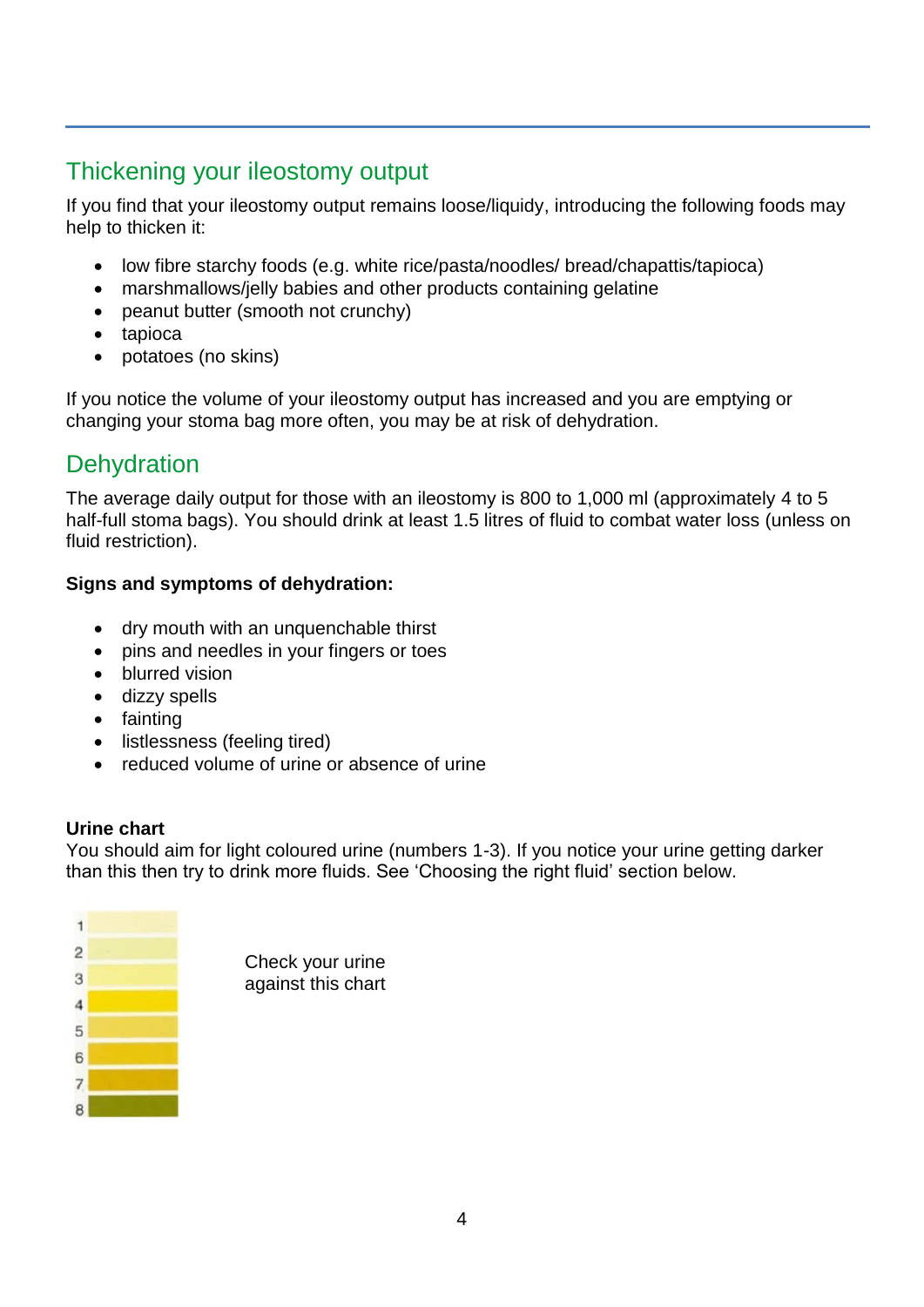#### **Avoiding dehydration**

Every day salt is lost through the fluids produced by your ileostomy. The salt needs to be replaced to maintain a healthy body. If it is not replaced then you may be more at risk of dehydration, especially in **hot weather** or when **exercising**.

We recommend that you eat a small amount of salt every day. You can increase your salt intake slightly by:

- adding salt to your food whilst cooking
- adding salt to your food at the table
- choosing salt-rich foods such as crisps, Marmite<sup>™</sup>, cheese, pretzels, kippers, beef extracts such as Bovril™ and Oxo<sup>™</sup>

If you suffer from high blood pressure, heart failure or kidney disease, please speak with your stoma nurse or dietitian.

## Choosing the right fluid

Choosing the right fluid is also an important part of staying hydrated and your dietitian/stoma nurse will discuss this with you. Fluids such as water, coffee, tea and juice are generally fine.

If the volume of your ileostomy is higher than usual and/or the colour of your urine is darker than usual, you may need to change the type of fluid you are drinking in order to stay well hydrated. Restrict fluids such as water, tea, coffee and juice and replace them with **isotonic fluids** which are easier for the body to absorb. Discuss with your stoma care nurse, GP or dietitian.

#### **Use of loperamide (Imodium® )**

Loperamide is a medication used to thicken the output and slow it down before it passes through the ileostomy. It comes as a 2mg capsule, a white pill or a liquid and is prescribed when, despite a good intake of food, the ileostomy output remains loose and watery and does not reach the desired thick, porridge-like consistency.

Loperamide is usually taken 15 minutes before main meals and once before bed time to reduce gut transit. Loperamide is taken with only enough water to swallow it. If you drink too much water then the pill will have no effect as it will be working with the fluid you have drunk and not with the food you are about to eat. Most people start with one tablet (2mg) two to four times a day and increase the dose as instructed (by their GP or surgeon) to reach the desired effect.

## Dealing with an ileostomy blockage

Signs and symptoms of an ileostomy blockage include:

- absence of, or change in, consistency of output (very watery)
- a feeling of bloating or fullness
- loss of appetite
- nausea (feeling sick)
- abdominal (tummy) discomfort or cramping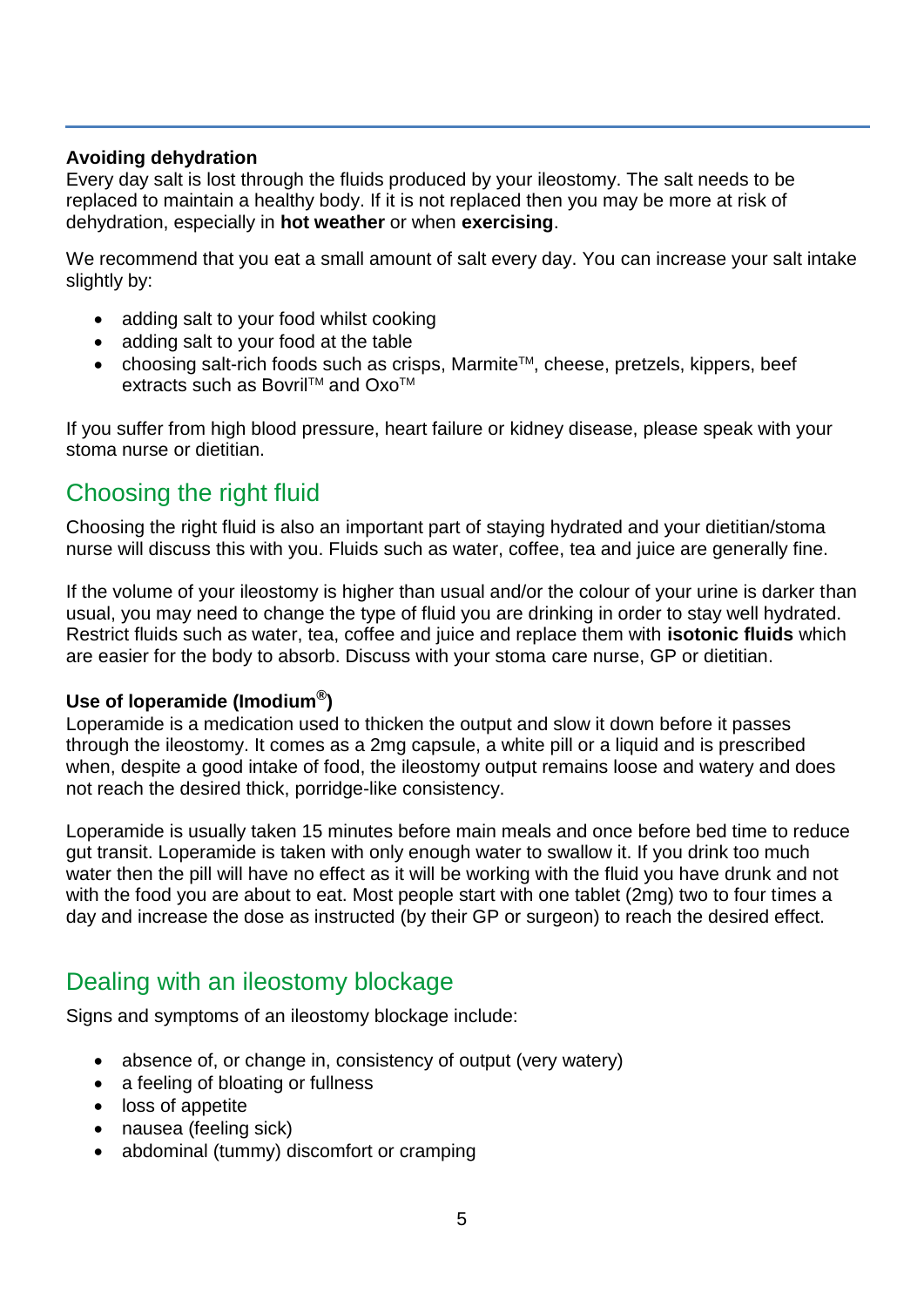If you have any of these symptoms then contact your stoma nurse. If you think you have a blockage then restrict food intake and only drink fluids for 24 hours. This may resolve the blockage. If the symptoms worsen or you develop new symptoms, contact your stoma nurse or attend your nearest A&E department.

## If you are losing weight or you are underweight

Many people find they lose weight after surgery. If this applies to you, follow the general guidelines listed in the table on page 2.

#### **How you can increase your calories**

#### **Milk**

Milk can be fortified by adding milk powder. Mix four tablespoons of milk powder with a little milk to form a paste. Then stir in a pint of cold, full-fat milk. Keep the fortified milk in the fridge and use it as you would normal milk or water to make drinks, soups, custards, jellies and puddings.

#### **Cream**

Using cream is an easy way to add calories to soup and casseroles.

#### **Dressings**

These include mayonnaise, salad cream, vinaigrette – use freely and as often as possible.

#### **Cheese**

Cheese is versatile and can be added to many foods. Try putting cheese in sandwiches and omelettes as well as serving with meat. Melt cheese on potatoes and in pasta dishes or shepherds' pies. Have cheese and biscuits as a snack. Use cheese sauce on vegetables, pasta and potatoes.

#### **Butter/margarine and oils**

This includes olive, rapeseed and sunflower spreads. Add to your food whenever possible. Use oil as dressings on salads. Add at least a tablespoon of oil to pasta before serving. Spread butter and margarine thickly on bread. Serve vegetables with butter or margarine.

#### **Sauces**

All sauces add extra nutrition to meals. Use whenever possible and make both homemade and packet sauces using fortified milk (see above section on milk).

If you are worried about eating lots of fat please discuss your concerns with your dietitian.

## Notes and questions

Please use the space below to write down any questions that you would like to ask, or to make notes.

\_\_\_\_\_\_\_\_\_\_\_\_\_\_\_\_\_\_\_\_\_\_\_\_\_\_\_\_\_\_\_\_\_\_\_\_\_\_\_\_\_\_\_\_\_\_\_\_\_\_\_\_\_\_\_\_\_\_\_\_\_\_\_\_\_\_\_\_\_\_\_\_\_\_\_\_

\_\_\_\_\_\_\_\_\_\_\_\_\_\_\_\_\_\_\_\_\_\_\_\_\_\_\_\_\_\_\_\_\_\_\_\_\_\_\_\_\_\_\_\_\_\_\_\_\_\_\_\_\_\_\_\_\_\_\_\_\_\_\_\_\_\_\_\_\_\_\_\_\_\_\_\_

\_\_\_\_\_\_\_\_\_\_\_\_\_\_\_\_\_\_\_\_\_\_\_\_\_\_\_\_\_\_\_\_\_\_\_\_\_\_\_\_\_\_\_\_\_\_\_\_\_\_\_\_\_\_\_\_\_\_\_\_\_\_\_\_\_\_\_\_\_\_\_\_\_\_\_\_

**Please do not hesitate to contact** your stoma nurse or dietitian on the following numbers if you have any questions or concerns, between 09.00 and 17.00, Monday to Friday.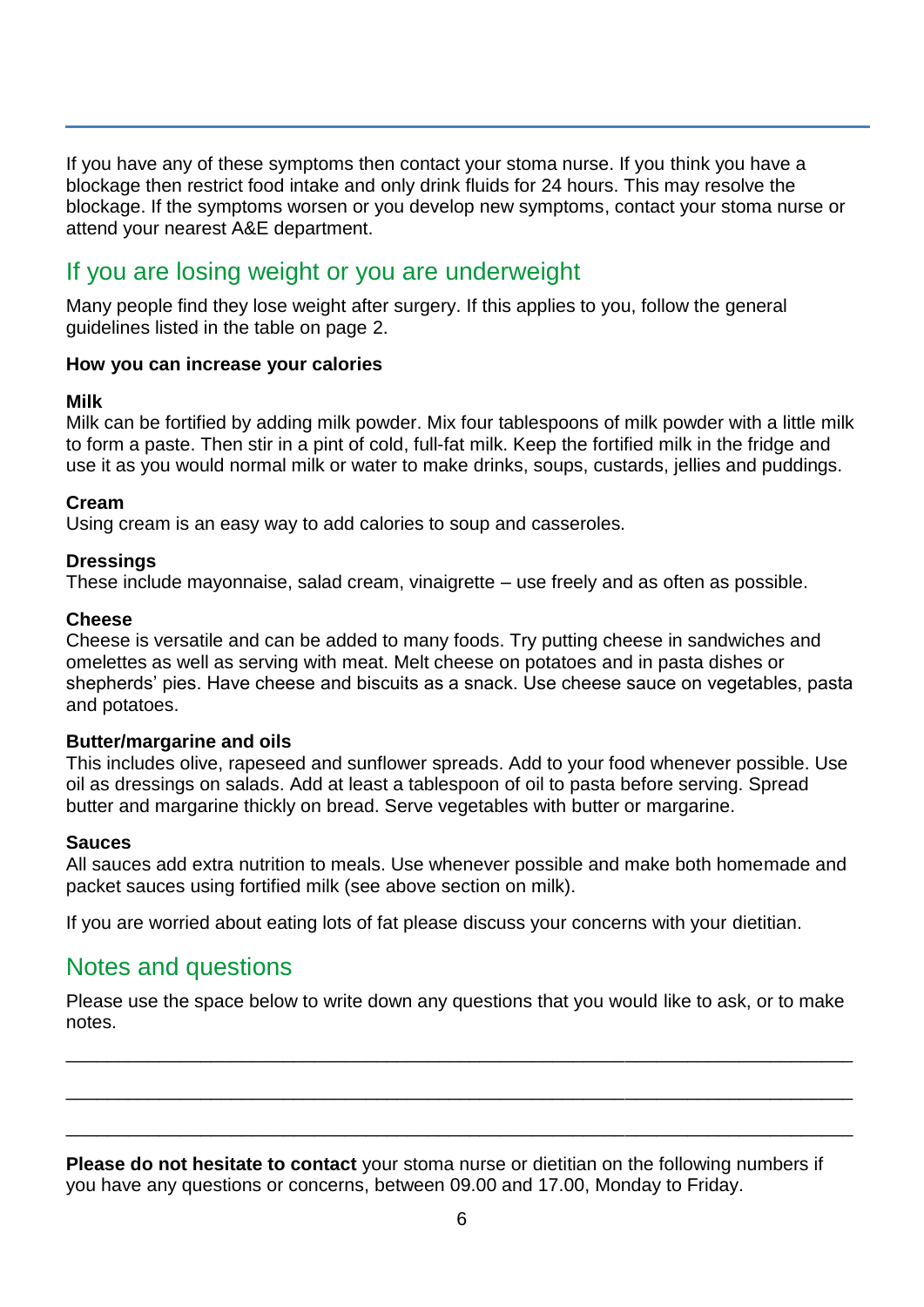**Your stoma nurse is:** 

**Direct telephone number:**

**Your dietitian is:**

**Direct telephone number:**

## Stoma care department

**Charing Cross Hospital** Fulham Palace Road, London, W6 8RF **Tel**: 020 3313 0862

**St Mary's Hospital** Praed Street, London, W2 1NY **Tel:** 020 3312 1306

## Nutrition and dietetics department

**Charing Cross Hospital** Fulham Palace Road, London, W6 8RF **Tel:** 020 3311 1445

**Hammersmith Hospital** Du Cane Road, London, W12 0HS **Tel:** 020 3313 3048

**St Mary's Hospital** Praed Street, London, W2 1NY **Tel:** 020 3312 6398

## Other useful sources of support and information

**The Ileostomy & Internal Pouch Support Group Telephone:** 028 9334 4043 or 0800 0184 724 (Freephone) **Website:** [www.the-ia.org.uk](http://www.the-ia.org.uk/)

**Bowel Cancer UK Telephone:** 020 7940 1760 **Website:** [www.bowelcanceruk.org.uk/](http://www.bowelcanceruk.org.uk/)

\_\_\_\_\_\_\_\_\_\_\_\_\_\_\_\_\_\_\_\_\_\_\_\_\_\_\_\_\_\_\_\_\_\_\_\_\_\_\_\_\_\_\_\_\_\_\_\_\_\_\_\_\_\_\_\_\_\_\_\_\_\_\_\_\_\_\_\_\_\_\_\_\_\_\_\_

\_\_\_\_\_\_\_\_\_\_\_\_\_\_\_\_\_\_\_\_\_\_\_\_\_\_\_\_\_\_\_\_\_\_\_\_\_\_\_\_\_\_\_\_\_\_\_\_\_\_\_\_\_\_\_\_\_\_\_\_\_\_\_\_\_\_\_\_\_\_\_\_\_\_\_\_

\_\_\_\_\_\_\_\_\_\_\_\_\_\_\_\_\_\_\_\_\_\_\_\_\_\_\_\_\_\_\_\_\_\_\_\_\_\_\_\_\_\_\_\_\_\_\_\_\_\_\_\_\_\_\_\_\_\_\_\_\_\_\_\_\_\_\_\_\_\_\_\_\_\_\_\_

\_\_\_\_\_\_\_\_\_\_\_\_\_\_\_\_\_\_\_\_\_\_\_\_\_\_\_\_\_\_\_\_\_\_\_\_\_\_\_\_\_\_\_\_\_\_\_\_\_\_\_\_\_\_\_\_\_\_\_\_\_\_\_\_\_\_\_\_\_\_\_\_\_\_\_\_